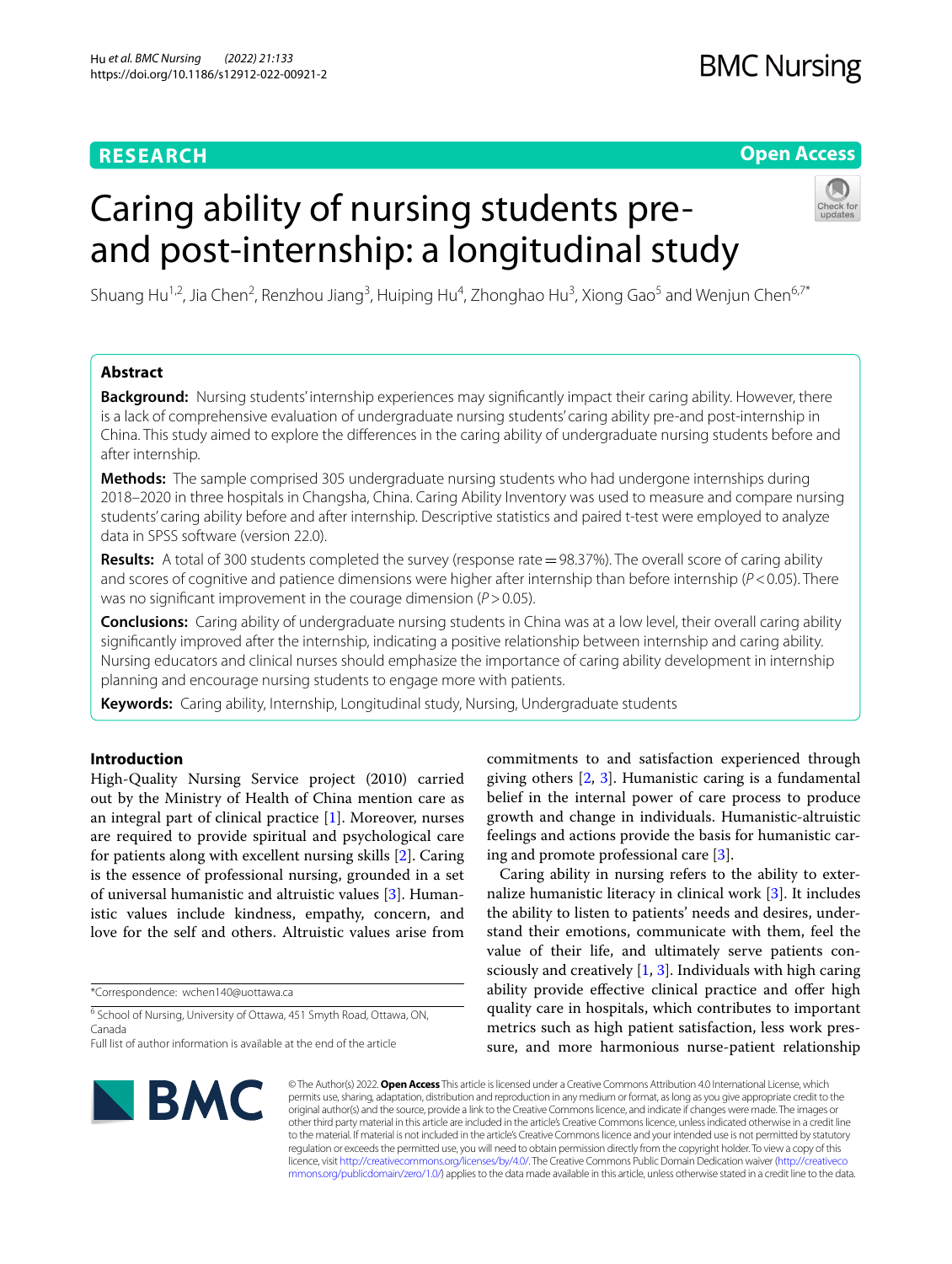[[4\]](#page-5-3). Caring ability is an essential characteristic of a competent nurse [\[5](#page-5-4)], and more importantly, it is the core of nursing profession [[6\]](#page-5-5). As an important backup force of clinical nursing work, nursing students' caring ability will have a signifcant infuence on the quality of clinical nurs-ing in the future [[7\]](#page-5-6). Thus, nursing students' caring competence upon graduation from nursing programs must be guaranteed [\[1,](#page-5-0) [7](#page-5-6)].

Nursing students' caring ability may not be inherent but gradually developed through continuous experience and learning under the dual role of environment and education  $[1, 8]$  $[1, 8]$  $[1, 8]$  $[1, 8]$ . Internship can be a vital part of both the environment and education. During internship, students spend a designated period of time in professional settings to practice what they learned in schools, and develop professional skills under the supervision of registered nurses [\[9,](#page-5-8) [10\]](#page-5-9). For nursing students, internships are the link between systematic education and clinical work [\[11](#page-5-10)]. Therefore, the internship period may affects the development of nursing students' caring ability [\[12](#page-5-11)].

Studies revealed contradicted fndings regard the infuence of internship on the caring ability of nursing students. One study found that the caring ability of nursing students with work experience is higher than that of students with no experience [\[13](#page-5-12), [14\]](#page-5-13). Similarly, Ferri et al. [\[15](#page-5-14)] found that nursing students perceive a high level of caring ability before internship, and it signifcantly improve during internship. However, a descriptive study (2016) conducted in China compared the changes in undergraduate nursing students' caring ability before, during, and after internship showed an overall downtrend  $[8]$  $[8]$ . This was the only study conducted to explore caring ability of nursing students during internship in China. The study included 67 undergraduate nursing students from Northern China. The small, non-representative sample used might have limited the generalizability of the results. Furthermore, the study did not describe the plan or facilitation of internships. In addition, the study emphasized the personal infuence of nursing students and teachers on caring ability while ignoring the possible impact of internship plan and facilitation process  $[8]$  $[8]$ .

In China, no unifed plans for nursing students' internships are implemented. Internship programs are formulated independently by each nursing college. The diference in various aspects of internship among nursing schools such as education level, hospital level, clinical supervisors, and so on, have led to great variation in the facilitation of internship plans, resulting in diference in nursing students' caring ability. This study was conducted to investigate nursing students' self-perceived caring ability before and after internship in the south-central China. In this study, we sought answers to the following research

questions: 1) What are undergraduate nursing students' self-perception of caring ability? 2) Is there any diferences between undergraduate nursing students' perception of caring ability before and after internship?

# **Methods**

## **Study design**

This was a descriptive longitudinal study. The data were collected from year 2018 to 2020.

#### **Setting and sample**

Convenience sampling method was used to recruit undergraduate nursing students (*n*=305) from one nursing school interned during 2018–2020. Sample size included 106, 124, and 75 students from 2018, 2019, and 2020 respectively. A questionnaire was used to collect data before and after internship. The inclusion criteria included nursing students who understood the purpose of study, agreed to participate, and had no prior internship experience. The exclusion criteria included nursing students who were unwilling to participate and those who had not completed the internship.

## **Internship program design**

The curriculum for undergraduate nursing students in participated nursing school consisted of two phases: Phase I, understanding basics of nursing and medicine (3 years), and Phase II, internship (1 year). Nursing students interned in their fourth year. The entire internship program was developed by the nursing school together with three internship hospitals. The program included preparation and internship sections (please see proce-dure of the internship program in the [Appendix](#page-4-0)).

Preparation section had three phases: hospital assignment, pre-internship training, and mobilization meeting. In hospital assignment, students were randomly assigned to one of the three affiliated hospitals for one-year internship. All the three hospitals were tertiary general hospitals with similar departments and personnel structures. In pre-internship training, students participated in a twoweek pre-internship training to strengthen their clinical nursing skills such as intravenous and intramuscular injection, cardiopulmonary resuscitation, and so on. Students were then required to pass skills evaluation before starting the internship. In mobilization meeting, details regarding aims, signifcance, regulation, and arrangement (e.g., assignment of interns to specifc nursing units) of the internship were explained to the students.

Internship section included fve phases: preceptors' selection and training, unit introduction, preceptorship, post-preceptorship examination, monthly feedback and adjustment, mid-term nursing rounds, and summary meeting. In preceptors' selection and training, registered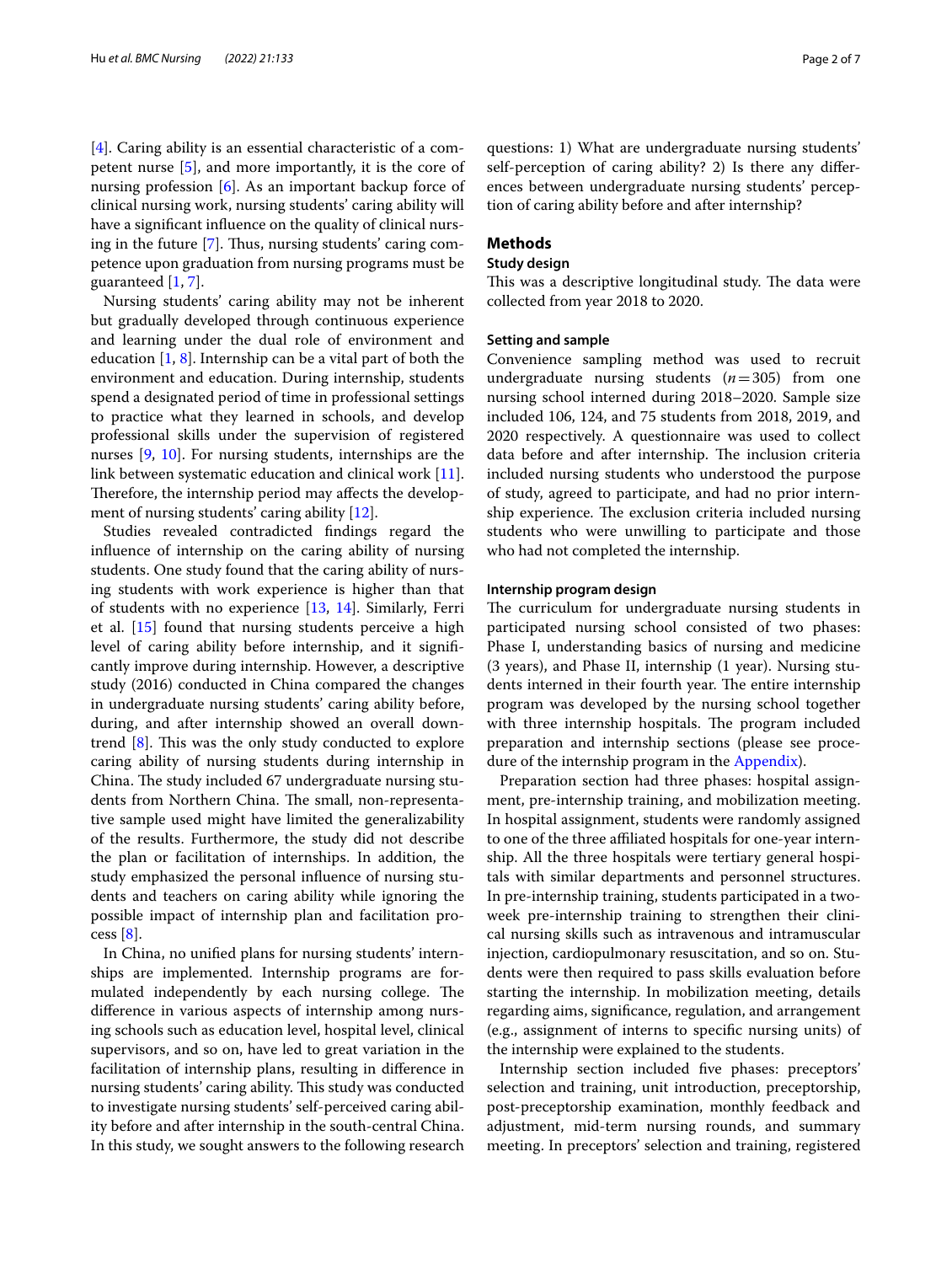nurses with a bachelor's degree or above, having more than fve years of working experience, good at communication and providing humanistic care were selected as preceptors. All preceptors received training for coaching students to practice nursing skills and to provide humanistic care for patients. Then, students started internship in selected nursing units  $(n=12)$  for one month each. During unit introduction, preceptors introduced students with type of patients, medicines used, patients' special nursing needs, and so on, before starting the internship at each unit.

Preceptorship is a teaching approach whereby students are individually assigned to staff nurses in the clinical practice setting [\[16](#page-5-15)]. Specifcally, students were encouraged to communicate with patients when providing nursing care, for example, comforting patients when performing intrusive operations (e.g., urinary tube insertion), or providing pre-surgery education under the supervision of preceptors. The preceptorship aimed to develop basic nursing skills and caring ability of nursing students at the same time, promote the socialization of nursing students into the nursing profession, and the acquisition of professional values and identity. Students took a knowledge test and skill assessment after the internship at each unit. The knowledge test evaluated their knowledge of patient type in the unit, patients' special nursing needs, and medicines used. Skill assessments evaluated students' basic nursing skills and the ability to provide humanistic care in diferent scenarios. In the monthly feedback and adjustment stage, students gave feedback to the hospital nursing department regarding the one-month internship in the previous nursing unit. Six months after the internship started, the nursing school organized a mid-term assessment to evaluate students' nursing skills and caring ability, by having students perform nursing rounds independently in front of nursing teachers and preceptors. Teachers and preceptors then provided feedback on nursing skills and patient care facilitation according to students' performance. At the end of the 12-month internship, a summary meeting was conducted by the nursing school to receive feedback from students to the school and hospitals regarding the one-year internship, and the internship plan would be adjusted accordingly. During the meeting, students also shared their internship experience and suggestions for providing humanistic care with students newly started the internship.

### **Measurement**

Nursing students' caring ability was measured before and after internship using the same questionnaire. The questionnaire consisted of two sections. The first section included sociodemographic characteristics such as age, gender, internship year, residence, and number of siblings.

The Caring Ability Inventory (CAI) developed by Nkongho [[16\]](#page-5-15) was used in the second section to measure the caring ability of participants. The English version of the CAI was translated into Chinese [[17\]](#page-5-16) and has three dimensions: cognitive (14 items), courage (13 items), and patience (10 items). The inventory has Cronbach's alpha ranging from 0.67 to 0.80. Each item was scored in a scale of 1 (completely oppose) to 7 (fully agree). Thirteen items were reverse scored, with an overall score ranging between 37 to 259. The higher the score, stronger the caring ability. A score  $< 203.10$  indicates low caring ability, a score between 203.10–220.30 indicates moderate level caring ability, and a score>220.30 indicates high caring ability. In cognition, courage, and patience dimensions scores were at mid-level ranging 76.40 to 84.0, 62.50 to 74.0, and 61.0 to 65.2 respectively. Same as the overall score: a high level refers to a score exceeding the maximum value of medium level, and a low level refers to a score lower than the minimum value of medium level.

### **Data collection**

The pre-internship questionnaires were distributed to participants during motivation meeting. The research purpose was explained to the nursing students and those who agreed to participate were given an informed consent. The post-internship questionnaires were distributed at the summary meeting, and only those who consented and participated in the pre-internship survey were given the questionnaire. Questionnaires that were incomplete and had the same answer for all questions were identifed as invalid questionnaires and excluded. From 2018 to 2020, 305 paired questionnaires (refers to questionnaires answered by the same student before and after internship) were sent out, and 300 valid paired questionnaires were collected.

#### **Ethics considerations**

This study was approved by the institutional review board of participated nursing school (Approval No. E201896). The research participants were informed that their participation is voluntary and anonymous, they were also informed about the signifcance of research and required to sign informed consent before participation. No personal information of participants and participating hospitals were collected.

## **Data analysis**

Data were analyzed using Software Package Statistical Analysis (SPSS) Version 22.0 [\[18](#page-5-17)]. Descriptive statistics were used to analyze the demographic characteristics of the participants, and the Mean $\pm$ SD was used to present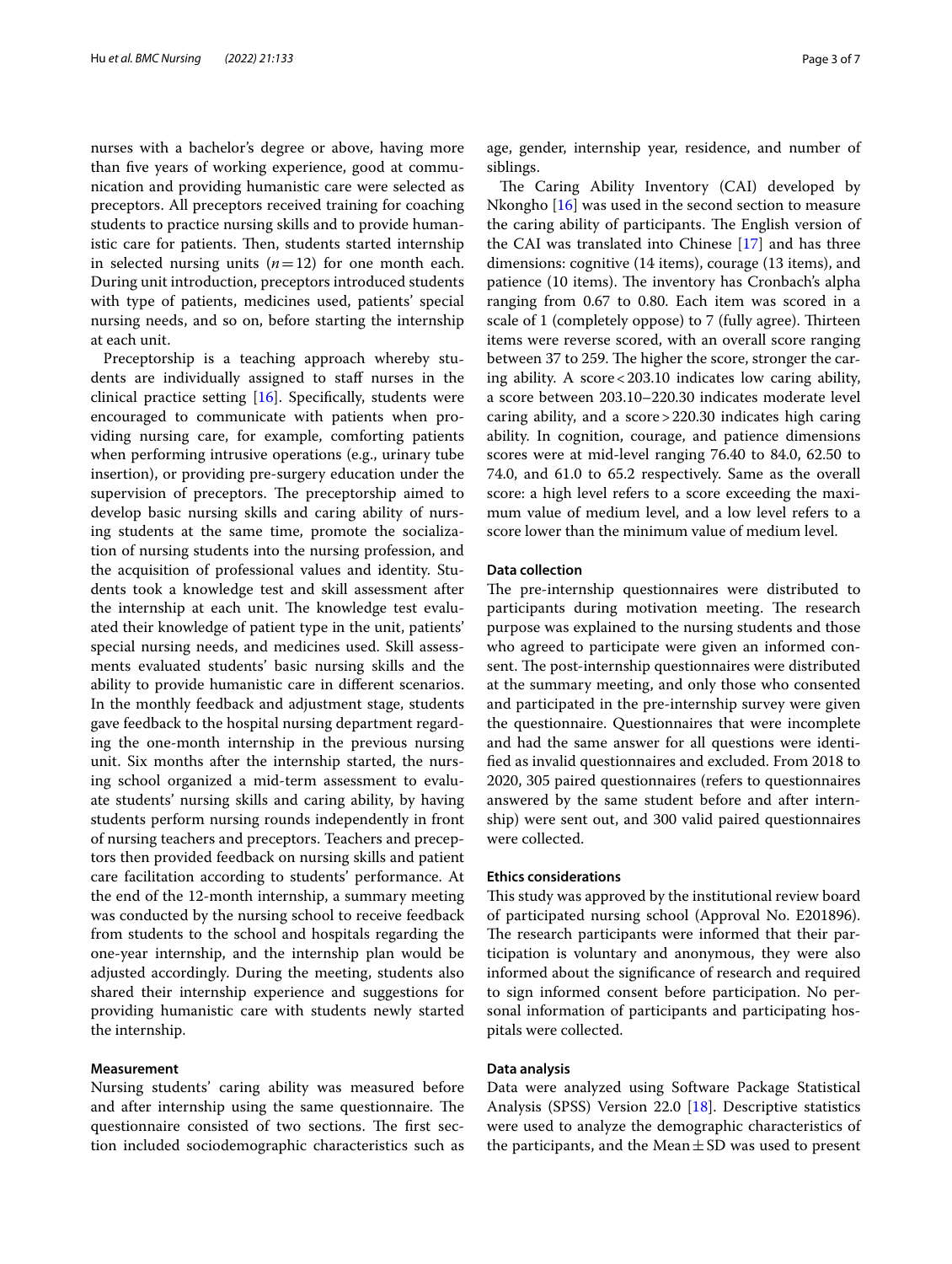<span id="page-3-0"></span>

| <b>Descriptive</b>    |     | <b>Characteristics</b> |  |  |
|-----------------------|-----|------------------------|--|--|
|                       | n   | %                      |  |  |
| Gender                |     |                        |  |  |
| Male                  | 32  | 10.67                  |  |  |
| Female                | 268 | 89.33                  |  |  |
| Internship year       |     |                        |  |  |
| 2018                  | 104 | 34.67                  |  |  |
| 2019                  | 121 | 40.33                  |  |  |
| 2020                  | 75  | 25                     |  |  |
| <b>Student Leader</b> |     |                        |  |  |
| Yes                   | 84  | 28                     |  |  |
| <b>No</b>             | 216 | 72                     |  |  |
| Residence             |     |                        |  |  |
| Urban                 | 174 | 58                     |  |  |
| Rural                 | 126 | 42                     |  |  |
| Has sibling(s) or not |     |                        |  |  |
| Yes                   | 151 | 50.33                  |  |  |
| No                    | 149 | 49.67                  |  |  |

<span id="page-3-1"></span>**Table 2** Comparison of CAI scores before and after internship (Mean±SD)

| <b>Dimension</b> | <b>Before</b>   | After              | t    | р    |
|------------------|-----------------|--------------------|------|------|
| Cognitive        | $71.05 + 7.66$  | $74.92 + 8.62$     | 5.44 | .000 |
| Courage          | $48.47 + 12.46$ | $49.75 + 7.60$     | 144  | 152  |
| Patience         | $54.11 + 4.30$  | $57.41 + 5.12$     | 795  | .000 |
| Total score      | 174.08 ± 17.72  | $181.83 \pm 16.28$ | 5.27 | .000 |

*SD* standard deviation

the CAI scores. For statistical inference, a paired t-test was used to compare the overall caring ability and three CAI dimensions of students before and after internship, considering statistical signifcance at a *p* value less than 0.05.

# **Results**

# **Demographic characteristics**

Valid paired questionnaires were collected from 300 students (response rate=98.36%). Students had a median age of 21 (19–23) years, and around 90% (*n*=268) of them were female; half of them came from urban areas  $(n=174)$  and had sibling(s)  $(n=151)$ . The largest proportion of students interned in 2019 (*n*=121), followed by 2018 (*n*=104), and 2020 (*n*=75). See details in Table [1.](#page-3-0)

# **Comparison of nursing students' caring ability before and after internship**

A comparison of the CAI scores of nursing students before and after internship is shown in Table [2.](#page-3-1) The overall CAI mean scores increased from  $174.08 \pm 17.72$ before to  $181.83 \pm 16.28$  after the internship, showed a significant improvement  $(p<0.05)$ . The cognitive and patience dimensions post-internship were also signifcantly improved  $(p<0.05)$ , while no significant change was found in the courage dimension.

# **Discussion**

This study explored the caring ability of undergraduate nursing students before and after internship. Our fndings indicated an average low level of caring ability in nursing students  $[19]$  $[19]$  $[19]$ . This aligned with the results of a cross-sectional survey on caring ability of Chinese nursing students  $[20]$  $[20]$  $[20]$ . The low level of caring ability might be due to the motivation of nursing students to enter nursing programs and the focus of caring ability courses. According to Cai et al. [\[21\]](#page-5-20), only 35% of Chinese students entering nursing programs aspire to become nurses. Majority of the students studied nursing to get good job opportunities or because of being transferred from frst-choice programs  $[22]$  $[22]$ . Thus, these students were more likely to be passive in performing patient care. In addition, nursing care in China has long been a disease-centered model and was transferred into patient-centered care only since the last 20 years  $[23]$  $[23]$ . The undergraduate nursing education in China focused more on improving nursing professional knowledge and clinical nursing skills of students [[20\]](#page-5-19). In 2011, The Chinese Nursing Development Plan (2011–2015) [\[24](#page-5-23)] recommended that nursing schools increase the humanities content in their curriculum to strengthen caring consciousness. Since then, nursing schools begun to offer caring ability courses after recognizing its importance in facilitating patient-centered care [\[5](#page-5-4)]. However, these courses are still in their infancy [[5\]](#page-5-4). The caring ability courses in Chinese nursing schools only account for 8% of the total courses, far less than 15–25% in countries such as the US, UK and Germany [[25\]](#page-5-24). In addition, most courses only focus on theoretical education and fail to offer clinical training opportunities [[26\]](#page-6-0). Nurses' caring ability is determined by how accurately they identify patient needs and perform appropriate caring behaviors through interactions with patients [[27\]](#page-6-1). Caring ability courses should provide more opportunities for students to rehearse interpersonal skills in the classroom environment, and interaction with patients at the clinical settings [[28\]](#page-6-2). More studies are needed to explore efficient ways to nurture the caring ability of nursing students in China.

Our fndings revealed that the overall caring ability of nursing students signifcantly improved after internship. This can be attributed to the implementation of the internship program, which emphasized on cultivating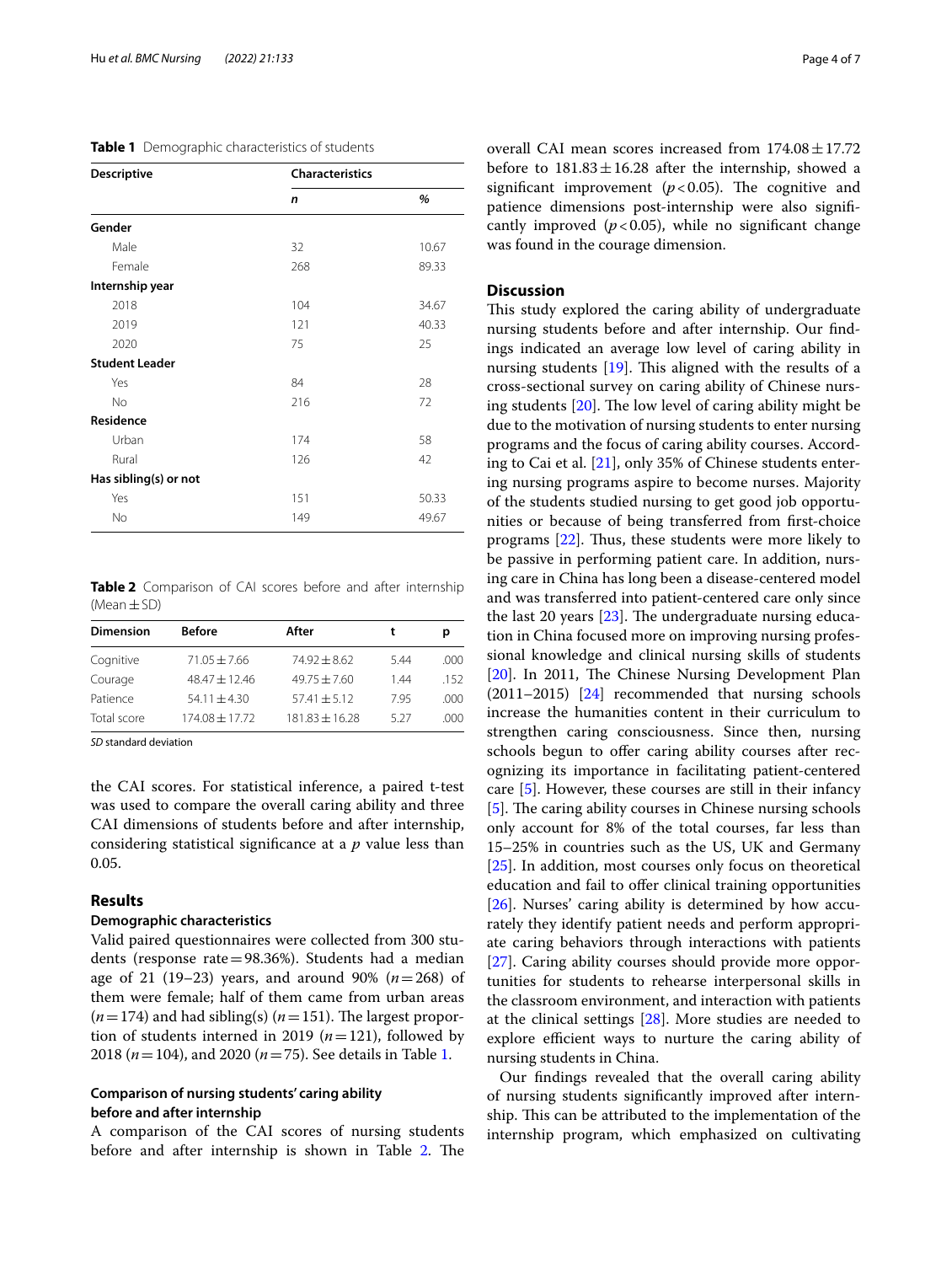caring ability while developing students' basic nursing skills. Notably, students were interned under the preceptorship of experienced clinical nurses with high level of caring ability  $[29]$  $[29]$  $[29]$ . During the preceptorship, students learned the ways to build relationship and interact with patients by observing and imitating preceptors' nursing practice  $[30]$ . They also learned to recognize patients' experiences, attended to patients' perspectives, and thereby realized their own professional obligations to advocate for, and provide comprehensive and holistic care to patients  $[31]$  $[31]$ . This finding aligned with Yu et al.'s [\[26](#page-6-0)] study, which suggested that sustained support and guidance were critical for students to perform and develop caring ability. Vihos [\[31\]](#page-6-5) et al. also claimed that preceptors are instrumental in creating safe spaces for nursing students to interact with patients, explore encounters and moral issues in practice, and build confdence in caring for patients therefrom. Moreover, students' caring ability was further enhanced by monthly evaluations, mid-term nursing rounds, and feedback and adjustment.

The cognitive scores ranked the highest amongst the three CAI dimensions, followed by patience, and courage, which is consistent with the findings of Chen et al. [[19](#page-5-18)]. This might be because nursing is a female-dominated profession; female nursing students accounted for 90% of all participants in our study. They exhibit more patience but less courage to actively communicate with patients, especially for nurse interns with less caring experience [\[19,](#page-5-18) [32](#page-6-6)]. Another alerting point concerns the current caring ability courses in China. Several studies warranted that these courses emphasized more on improving students' understand of the signifcance of caring in the nursing profession, and cultivating their patience in patient care. While ignoring the importance of developing the courage to actively interact with patients [\[33,](#page-6-7) [34\]](#page-6-8). Moreover, the self-perceived cognitive and patience levels of students improved signifcantly with the supervision and encouragement of preceptors, while no signifcant change was found in their courage. Similarly, Wu et al. [\[33\]](#page-6-7) found that even though preceptorship was among the most efective ways to improve the caring ability of nurses, the least efect was found on courage dimension. Our findings pointed out that it is difficult to implement courage in the caring process since it requires more experience and sensitivity toward patient care [[33](#page-6-7)]. Studies revealed that the courage dimension had a close relationship with years of clinical nursing, senior nurses had higher scores on courage than new nurses [\[33\]](#page-6-7). It is understandable since senior nurses with more clinical nursing experiences possessed a higher level of nursing skills and confdence in communicating with patients, and thereby had more courage to do so. Our study indicated that one-year internship was too short for nursing students

to show signifcant improvement in the courage dimension. It also suggested that nursing schools should provide students with more opportunities to expose to the clinical environment and interact with patients to gain more clinical experience and improve their confdence and courage to provide patient care [\[34](#page-6-8)].

This is the second longitudinal study conducted in China to evaluate the caring ability of undergraduate nursing students before and after internship. A previous study conducted in Northern China showed a downtrend in caring ability during internship  $[8]$ . The difference in the internship programs might have contributed to the distinct results. Internship is a critical period for nursing students. Therefore, a well-developed internship program must be implemented to improve the nursing students' caring ability.

# **Limitations**

This study has several limitations. The findings obtained were based on nursing students' self-evaluation. To acquire a comprehensive assessment of students' caring ability level, future studies could assess objective perceptions of preceptors and patients. In addition, the sample does not represent overall nursing education programs in China since our study was conducted in only one university in the Southern Central area of China. While the description of the internship content development, implementation and evaluation might provide reference to future internship planning for undergraduate nursing students in China or other countries.

#### **Conclusions**

Our fndings revealed that the caring ability of undergraduate nursing students in China were at a low level. It also showed that the overall caring ability of nursing students signifcantly improved after internship, indicating a positive relationship between internship and caring ability. The courage level of nursing students remained low before the internship and showed no-signifcant improvement afterwards. Future research is needed to explore the efectiveness of internship in developing caring ability, especially the courage dimension, and to identify relevant factors infuencing the process. We suggest that nursing educators and clinical nurses emphasize the importance of caring ability development in internship planning, and encourage nursing students to engage more with patients.

#### **Supplementary information**

The online version contains supplementary material available at [https://doi.](https://doi.org/10.1186/s12912-022-00921-2) [org/10.1186/s12912-022-00921-2](https://doi.org/10.1186/s12912-022-00921-2).

<span id="page-4-0"></span>**Additional fle1: Appendix**. Internship program for undergraduate nursing students.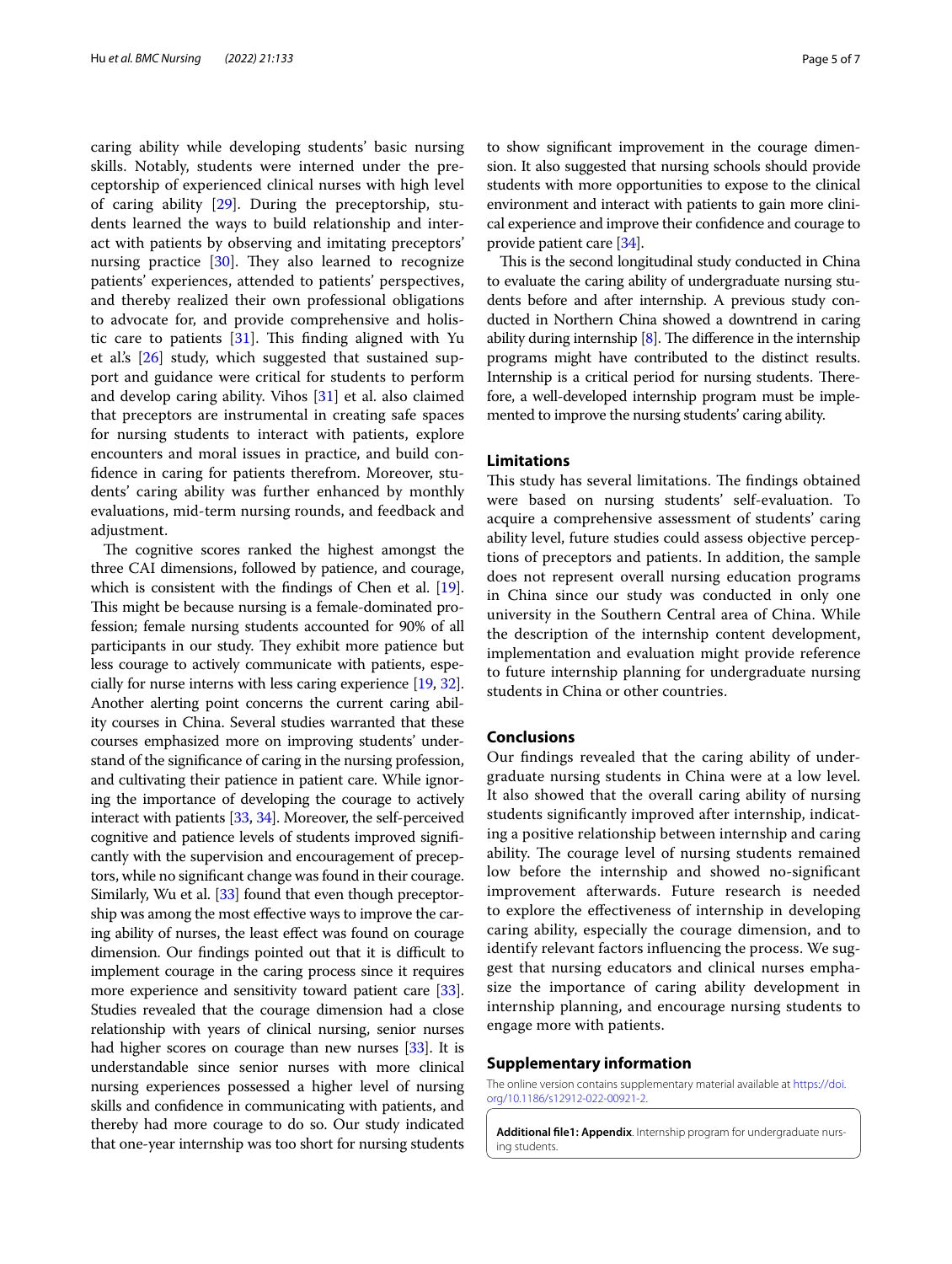#### **Acknowledgements**

We are grateful to all the teachers assisted in the study and the students who participated in the study.

#### **Authors' contributions**

SH and JC conceptualized the study. SH and WC led the data collection and analysis. SH wrote the initial draft. RJ, HH, ZH and JC contributed to participant recruitment and the development of data collection methods. XG and WC were involved in manuscript revision. All authors read the manuscript drafts, provided input and refnements, and agreed to the fnal manuscript.

#### **Funding**

This work was supported by 1) Research Project of Hunan Provincial Department of Education (21C0881), Hunan Provincial Department of Education, China; 2) Hunan Provincial Key Laboratory of Nursing (2017TP1004), Hunan Provincial Science and Technology Department, China.

## **Availability of data and materials**

The datasets generated and/or analysed during the current study are not publicly available due to limitations of ethical approval involving the anonymity but are available from the corresponding author on reasonable request.

### **Declarations**

## **Ethics approval and consent to participate**

before starting the study, approval was obtained from the institutional review boards of Central South University Xiangya Nursing School (Approval No. E201896), and informed consent was obtained from all subjects. The study was performed in accordance with the general ethical principles of the International Ethical Guidelines on Biomedical Research Involving Human Subjects (2016). Data were analysed at the group level.

#### **Consent for publication**

The article does not contain any individual's details and consent for publication is not applicable.

#### **Competing interests**

The authors declare that they have no competing interests.

#### **Author details**

<sup>1</sup> School of Nursing, Changsha Medical University, Changsha, Hunan, China.<br><sup>2</sup> Yiangya Nursing School, Contral South University, Changsha, Hunan, China. <sup>2</sup>Xiangya Nursing School, Central South University, Changsha, Hunan, China. <sup>3</sup> Yongzhou Vocational Technical College, Yongzhou, Hunan, China. <sup>4</sup> Hunan Cancer Hospital, Changsha, Hunan, China. <sup>5</sup>Taojiang County People's Hospital, Yiyang, Hunan, China. <sup>6</sup>School of Nursing, University of Ottawa, 451 Smyth Road, Ottawa, ON, Canada. <sup>7</sup> Center for Research On Health and Nursing, University of Ottawa, 451 Smyth Road, Ottawa, ON, Canada.

#### Received: 8 July 2021 Accepted: 23 May 2022 Published online: 30 May 2022

#### **References**

- <span id="page-5-0"></span>Wang Y, Zhang Y, Liu M, Zhu L, Zhang J, Tao H, et al. Research on the formation of humanistic care ability in nursing students: A structural equation approach. Nurse Educ Today. 2020;86: 104315. [https://doi.org/](https://doi.org/10.1016/j.nedt.2019.104315) [10.1016/j.nedt.2019.104315.](https://doi.org/10.1016/j.nedt.2019.104315)
- <span id="page-5-1"></span>2. Knowledge, attitude, confdence, and educational needs of palliative care in nurses caring for non-cancer patients: a cross-sectional, descriptive study. Obesity, ftness, & wellness week. 2020:1879. [https://doi.org/10.](https://doi.org/10.1186/s12904-020-00581-6) [1186/s12904-020-00581-6.](https://doi.org/10.1186/s12904-020-00581-6)
- <span id="page-5-2"></span>3. Blasdell N.D. The meaning of caring in nursing practice. Int J Nurs Clin Pract. 2017; 4(238):2. [https://doi.org/10.15344/2394-4978/2017/238.](https://doi.org/10.15344/2394-4978/2017/238)
- <span id="page-5-3"></span>4. Labrague LJ, McEnroe-Petitte DM, Papathanasiou IV, Edet OB, Arulappan J, Tsaras K. Nursing students' perceptions of their own caring behaviors: a multicountry study. Int J Nurs Knowl. 2017;28(4):225–32. [https://doi.org/](https://doi.org/10.1111/2047-3095.12108) [10.1111/2047-3095.12108.](https://doi.org/10.1111/2047-3095.12108)
- <span id="page-5-4"></span>5. Cheng L, Liu Y, Ke Y, Wang W. Comparison of Caring Ability Between Chinese and American Nursing Students. West J Nurs Res. 2016;39(2):290–304. <https://doi.org/10.1177/0193945916656613>.
- <span id="page-5-5"></span>6. Fenizia E, Navarini L, Scollo S, Gambera A, Ciccozzi M. A longitudinal study on caring behaviors of Italian nursing students. Nurse Educ Today. 2020;88: 104377. <https://doi.org/10.1016/j.nedt.2020.104377>.
- <span id="page-5-6"></span>7. Cai P, Yang Y, Dou H, Xing Q, Jin Y. Research progress on the theory and strategy of cultivating humanistic care ability of nursing students. Nursing education in China. 2015;12(06):472–6. [https://doi.org/10.](https://doi.org/10.3761/j.issn.1672-9234.2015.06.019) [3761/j.issn.1672-9234.2015.06.019](https://doi.org/10.3761/j.issn.1672-9234.2015.06.019).
- <span id="page-5-7"></span>8. Cai Y., Song C., Shi T., Li Y. Humanistic care ability of undergraduate nursing students in diferent practice stages: a longitudinal study. Chinese Journal of practical Nursing. 2017; 33(24):1882–1885. CNKI:SUN:HLXZ.0.2015–15–032.
- <span id="page-5-8"></span>9. Wei Y., Wu J. College students' internship: connotation, Comparative advantage and system Construction. Journal of Southwest normal University (Natural Science Edition). 2018; 43(06):195–200. [https://doi.](https://doi.org/10.13718/j.cnki.xsxb.2018.06.031) [org/10.13718/j.cnki.xsxb.2018.06.031](https://doi.org/10.13718/j.cnki.xsxb.2018.06.031).
- <span id="page-5-9"></span>10. Wang Z., Gong Q., Li J., Luo N., Cheng Y., Ge X. College students' internship: concept, measurement, infuencing factors and efect. China's human resources development. 2017(01):134–143. [https://doi.org/10.](https://doi.org/10.16471/j.cnki.11-2822/c.2017.01.016) [16471/j.cnki.11-2822/c.2017.01.016.](https://doi.org/10.16471/j.cnki.11-2822/c.2017.01.016)
- <span id="page-5-10"></span>11. Cai P., Shi T. Analysis of humanistic care ability and infuencing factors of undergraduate nursing students from the perspective of clinical teachers. Journal of Nursing. 2015; 30(15):79–81. CNKI:SUN:HLXZ.0.2015–15–032.
- <span id="page-5-11"></span>12. Lv L., Dai N. Investigation on the diference of humanistic care ability of nursing students before and after internship. Qilu Journal of Nursing. 2019; 25(07):39–41. CNKI:SUN:QLHL.0.2019–07–013.
- <span id="page-5-12"></span>13. McClure E, Black L. The role of the clinical preceptor: an integrative literature review. J Nurs Educ. 2013;52(6):335–41. [https://doi.org/10.](https://doi.org/10.3928/01484834-20130430-02) [3928/01484834-20130430-02.](https://doi.org/10.3928/01484834-20130430-02)
- <span id="page-5-13"></span>14. Zhang S, Liu Y-H, Zhang H-F, Meng L-N, Liu P-X. Determinants of undergraduate nursing students' care willingness towards the elderly in China: Attitudes, gratitude and knowledge. Nurse Educ Today. 2016;43:28–33.<https://doi.org/10.1016/j.nedt.2016.04.021>.
- <span id="page-5-14"></span>15. Ferri P, Stifani S, Morotti E, Nuvoletta M, Bonetti L, Rovesti S, et al. Perceptions of Caring Behavior Among Undergraduate Nursing Students: A Three-Cohort Observational Study. Psychol Res Behav Manag. 2020;13:1311. [https://doi.org/10.2147/PRBM.S279063.](https://doi.org/10.2147/PRBM.S279063)
- <span id="page-5-15"></span>16. Nkongho NO. The caring ability inventory. Measurement of nursing outcomes. 2003;3:184–98.
- <span id="page-5-16"></span>17. Xu J. Investigation on caring ability of hospital nurses. [Master]. Huazhong University of Science and Technology; 2008. [https://doi.org/](https://doi.org/10.7666/d.d063251) [10.7666/d.d063251.](https://doi.org/10.7666/d.d063251)
- <span id="page-5-17"></span>18. Corp I.: IBM SPSS statistics for windows, version 22.0. In: Armonk, NY: IBM Corp*.* 2013.
- <span id="page-5-18"></span>19. Chen Y. Investigation and intervention study on humanistic care ability of nursing students. [Doctor]. Southern Medical University; 2017. [https://doi.org/10.7666/d.Y3280792.](https://doi.org/10.7666/d.Y3280792)
- <span id="page-5-19"></span>20. Huifang G.: Status quo infuencing factors of humanistic care ability of nursing students. [Master]. Dalian Medical University; 2014CNKI:SUN:Z GWT.0.2014–03–023.
- <span id="page-5-20"></span>21. Li F., Shi T., Wu H. Analysis on the correlation between humanistic care ability, occupational beneft and subjective well-being of undergraduate nursing students. Nursing journal. 2019; 26(08):67–70. [https://doi.](https://doi.org/10.16460/j.issn1008-9969.2019.08.067) [org/10.16460/j.issn1008-9969.2019.08.067.](https://doi.org/10.16460/j.issn1008-9969.2019.08.067)
- <span id="page-5-21"></span>22. Cai X, Jiang A. Investigation and analysis on the status quo and infuencing factors of professional identity of nursing students during internship. Contemporary Nurses (Mid-day issue). 2020; 27(09):99–100. [https://doi.org/10.19792/j.cnki.1006-6411.2020.26.041.](https://doi.org/10.19792/j.cnki.1006-6411.2020.26.041)
- <span id="page-5-22"></span>23. Chen W, Chen J, Hu J, Zhao J, Zhang J, He G, et al. The Professional Activities of Nurse Managers in Chinese Hospitals: A Cross-Sectional Survey in Hunan Province. J Nurs Manag. 2021;29:145–51. [https://doi.](https://doi.org/10.1111/jonm.13110) [org/10.1111/jonm.13110](https://doi.org/10.1111/jonm.13110).
- <span id="page-5-23"></span>24. Outline of Nursing Development Plan in China Ministry of Health, PRC; [cited 01.13.2022]. Available from: <http://www.nhc.gov.cn/>
- <span id="page-5-24"></span>25. Liu Q., Ye M., Shen X. Review on caring ability of nursing students. Nursing research. 2018; 32(23):3664–3667. [https://doi.org/10.12102/j.issn.](https://doi.org/10.12102/j.issn.1009-6493.2018.23.004) [1009-6493.2018.23.004](https://doi.org/10.12102/j.issn.1009-6493.2018.23.004).